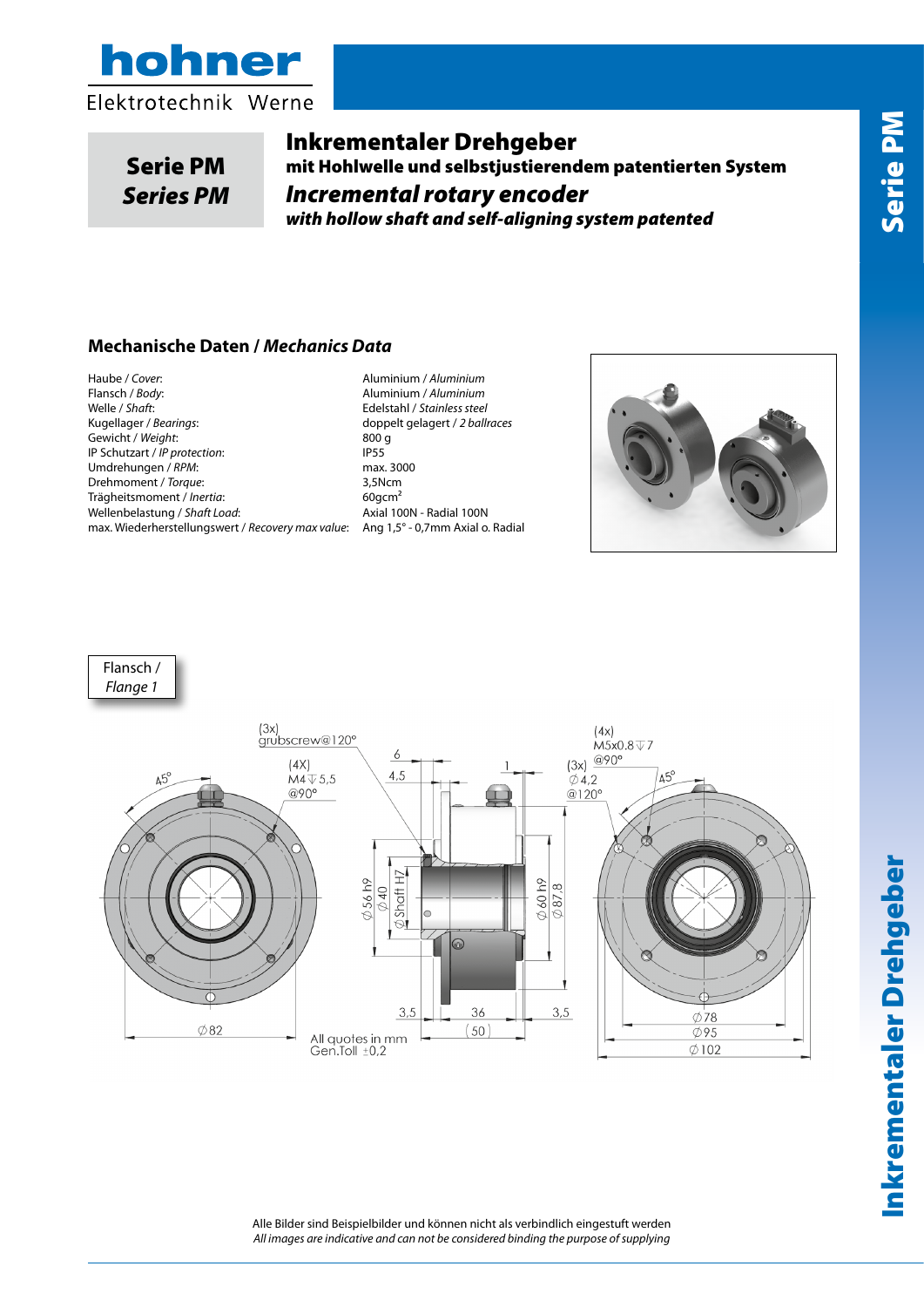

Flange 2 / *Flange 2*



Alle Bilder sind Beispielbilder und können nicht als verbindlich eingestuft werden *All images are indicative and can not be considered binding the purpose of supplying*